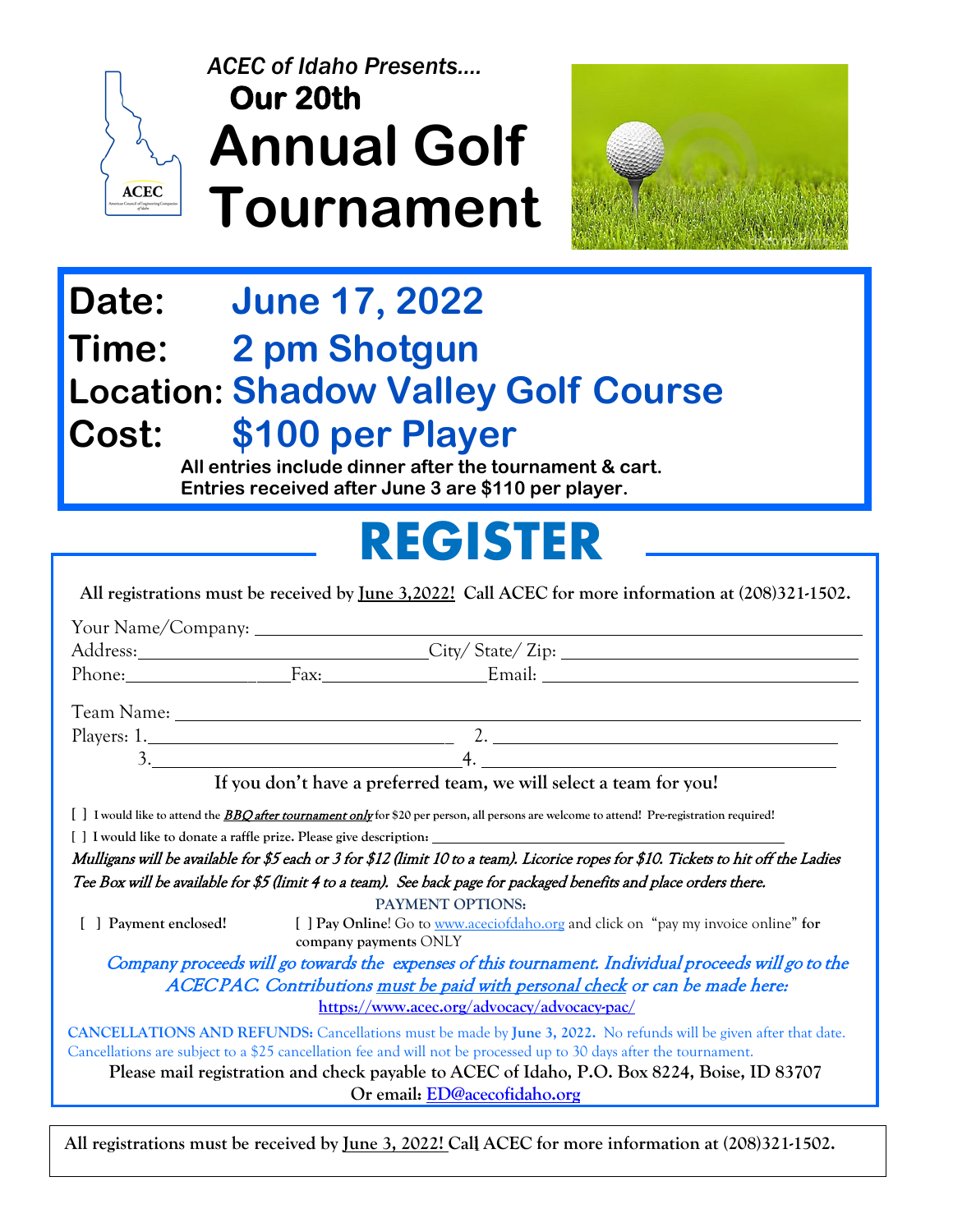### ATTENTION! You can support the ACEC of Idaho by.....

#### **Hole Sponsorship:**

**\$100 for ACEC of Idaho members and \$200 for non-members** (sponsorship includes 1 dinner)

- 
- 
- 
- **[ ] Hole #8, Par 5 [ ] Hole #17, Par 4**
- **[ ] Hole #1, Par 4 [ ] Hole #9, Par 4**
- **[ ] Hole #2, Par 4 [ ] Hole #10, Par 4 [ ] Hole #3, Par 4 [ ] Hole #11, Par 5 [ ] Hole # 4, Par 3 [ ] Hole #13, Par 4 [ ] Hole #5, Par 4 [ ] Hole #15, Par 5 [ ] Hole #6, Par 4 [ ] Hole #16, Par 3**

**[ ] Hole #18, Par 4**



#### **Contest Sponsorship:**

**\$100 for ACEC of Idaho members and \$200 for non-members—Contest sponsors must bring a prize worth \$50 or add \$50 to the sponsorship cost** (sponsorship includes 1 dinner)

[ ] Closest to the pin- Hole #7

[ ] Longest Drive– Hole #14

[ ] Pot of Gold Contest Hole #12 (**Need volunteer—free dinner is included!!** Let ACEC staff know!) - *this is* a "hole in one" contest with a much-expanded hole area. The pot is \$5 a shot and if you get in the "hole" you keep the pot!

**Gold Sponsorship**

#### **\$600 for ACEC of Idaho members and \$800 for non-members**

Includes one hole sponsorship, one team registration, #3 benefits package,16 raffle tickets, the dinner,

sponsorship and a sleeve of balls (value over \$800)

#### **OTHER SPONSORSHIPS:**

- [ ] Drink Sponsor \$300 (includes signs with company name)
- [ ] Driving Range \$250 (includes sign with your company name)
- [ ] Putting Green **\$250** (includes sign with your company name)
- **[ ] Yes! I would like to donate a prize for the raffle! Please describe:**
- **[ ] Yes, I would like to purchase additional dinner tickets at \$20 each. How many?**

*Please mail registration and check payable to ACEC of Idaho or email to [ed@acecofidaho.com.](mailto:ed@acecofidaho.com.) Registrations must be received by* June 3, 2022*. Call ACEC for more information at (208)321-1502.* 



P.O. Box 8224 Boise, ID 83707 999 W Main Street Suite 100-30 Boise, ID 83705

Liz Conner, Executive Director Phone: 208-321-1502 email: [ED@acecofidaho.org](mailto:ED@acecofidaho.org) [www.acecofidaho.org](http://www.acecofidaho.org/)